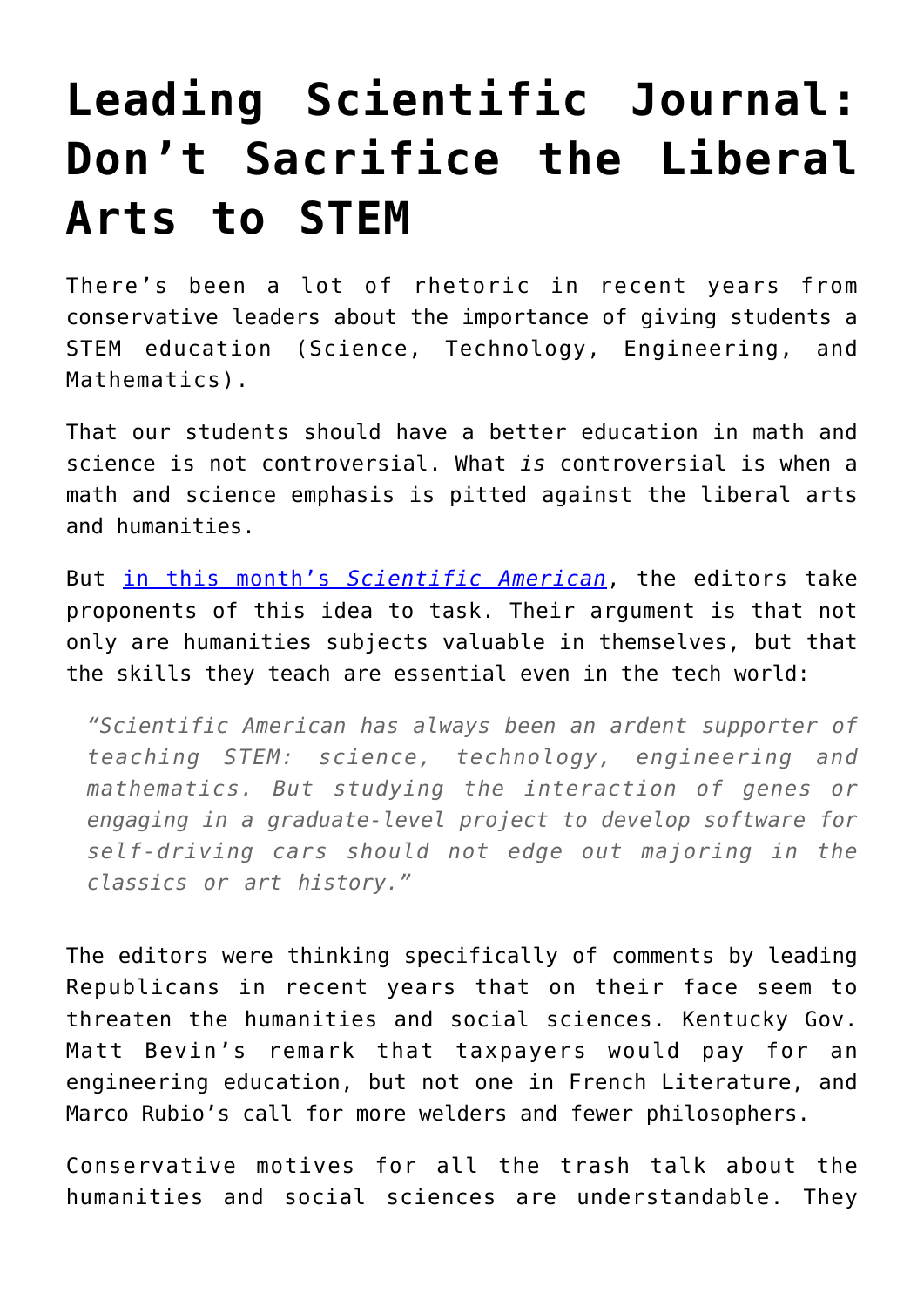rightly see many of these disciplines as having been corrupted by political correctness. But the solution of pulling the plug on whole disciplines is a new one for conservatives, and it flies in the face of the traditional conservative response to the crisis of the humanities.

The plan of figures such as William Bennett, secretary of education under Ronald Reagan, and Lynne Cheney, former chair of the National Endowment for the Humanities, was never to eliminate the subjects that schools have always used to pass on our culture. They wanted to save education, not destroy it.

The traditional conservative response has always been to clean out the Aegean stables, not to burn the Alexandrian Library.

But today's conservatives have adopted the Clinton educational approach. Today's Republican emphasis on "work force training" and "job skills" was not taken from any conservative script, but from 1990s Clinton administration's policy which produced the Goals 2000 Act, the School-to-Work Act, and the reauthorized Elementary and Secondary Education Act, all of which focused on the centralization of education control and almost exclusive emphasis on vocationalism.

The conservative Republican education plan of the early twenty-first century is, in fact, the liberal Democratic education plan of the late twentieth.

The editors point to Apple's Steve Jobs, who declared that it is "technology married with liberal arts, married with the humanities, that yields us the result that makes our hearts sing," and Mark Zuckerburg, who was "an avid student of Greek and Latin when he was only in high school, in addition to setting about learning programming languages."

My oldest son has a B. A. in philosophy and Juris Doctor in law. He studied almost no subjects in college that could be considered STEM subjects and has no STEM degree. He's now a software developer.